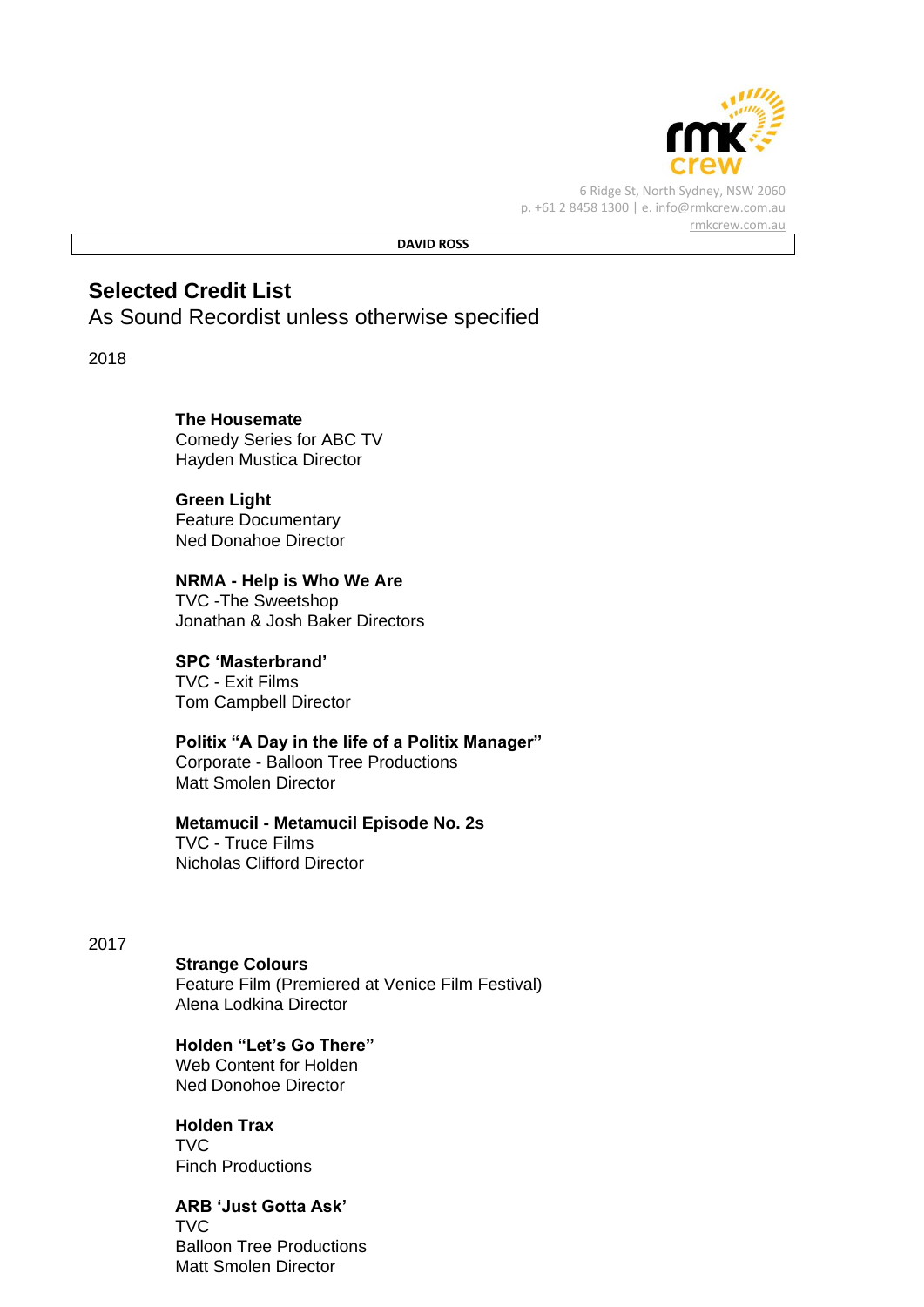### **Chemist Warehouse 'Duro Tuss'**

**TVC** Jump Productions Nicolas Clifford Director

# **Australia Post**

**TVC** Truce Films Nicolas Clifford Director

#### 2016

# **Hot Girls Wanted "Turned On" Ep. 5 Take Me Private**

Documentary series for Netflix Herzog and Company Sandra Alvarez Supervising Producer

### **Please Like Me Season 4 (Boom Op)**

ABC TV Drama Andrew Ramage Sound Recordist

# **The Wrong Girl (Boom Op)**

Channel 10 TV Drama 6 weeks Andrew Ramage Sound Recordist

# **Origin Freebies**

TVC Truce Films Nicholas Clifford Director

## **Schweppes Fanmade Flaves**

TVC Truce Films Nicholas Clifford Director

### **About an Age**

Independent Feature Evan J Martin and Harley Hefford Directors

# **After The End**

Independent Feature Midshot Media Helen Mcfarlane

### **Australian Education Union** TVC Richard Keddie